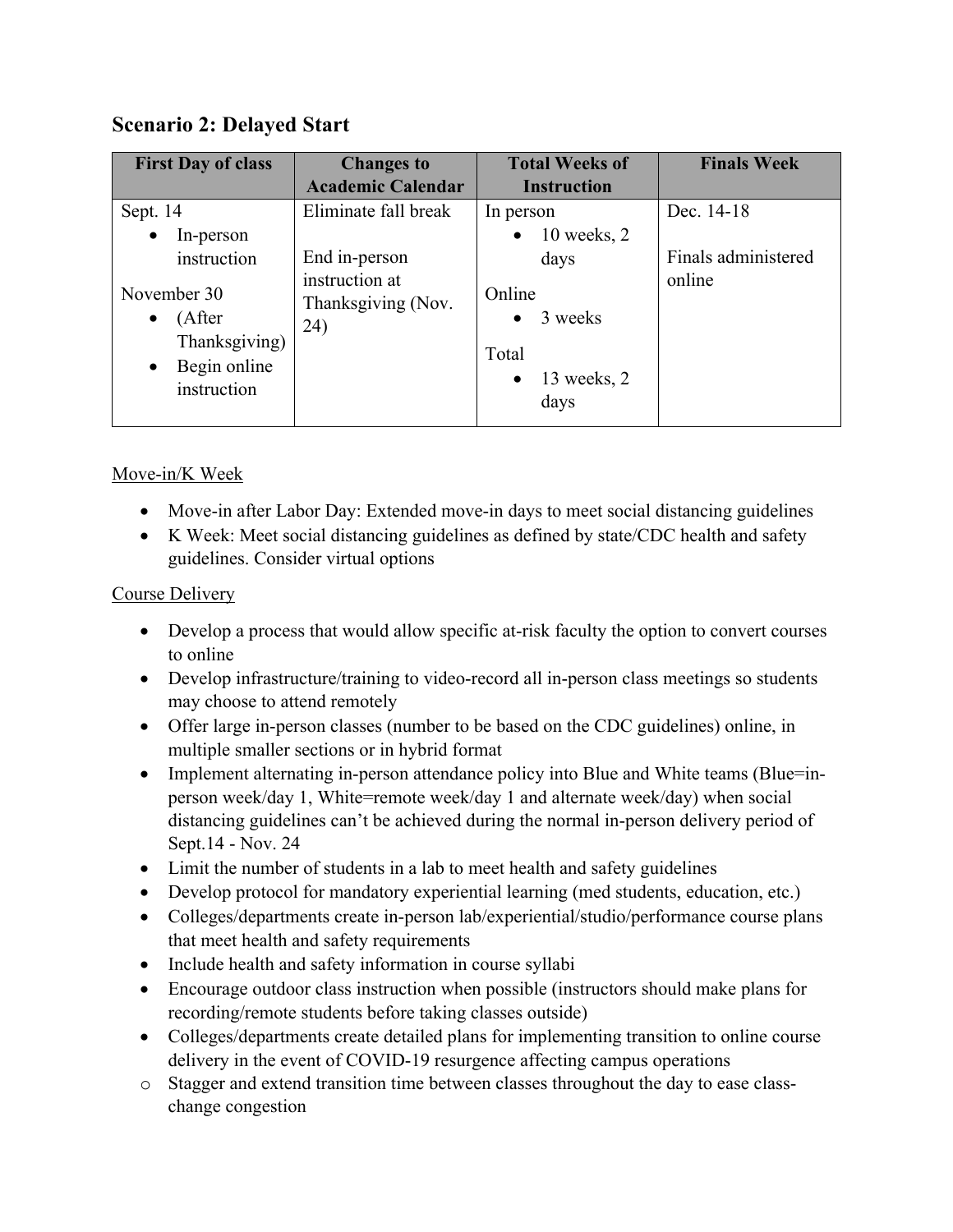- o If necessary, potentially extend instruction week to include evenings and Saturday
- Develop plan for common hour exams, during in-person course delivery period
- Administer final examinations online
- This scenario provides the possibility for extended online winter intercession course offerings

# Student Support Services

- Develop expanded technology support
- Offer online student support services (leverage esports partnership)
- Provide virtual/remote advising and other student services
- Provide co-curricular programming to build resilience and reduce isolation
- Provide ongoing training on UK's public health measures
- Create special, branded on-campus experiences for first-year students
	- o Consider: special courses, UK Core courses only for first-year students, special check-ins with advisors, check-ins with wellness coaches, tailored co-curricular planning for cohorts
- Create special, branded on-campus experiences for sophomores
	- o Consider: focus on development of rising sophomores who lost crucial spring semester of first year, concierge support and service package similar to first-year services
- Create special, branded on-campus experiences for graduating students
	- o Consider: concierge support and service package for graduating seniors with elements from other initiatives, but with emphasis on post-graduation success, such as internships, career readiness programs, networking events, check-ins with career advisors

## Academic Facilities

- Redesign classrooms, study spaces and computer labs to accommodate state/CDC health and safety guidelines
	- o Seating capacity: remove/cover seats to allow for physical distancing
	- o Signage noting seating capacity and importance of social distancing
	- o Identify and assess underutilized space on campus that can be used for instruction
	- o Plastic barriers
- Create pedestrian flow patterns in buildings to reduce exposure
	- o Hallways, stairwells, elevators, bathrooms, etc.
	- o Designate specific entry and exit points to buildings
	- o Install hands-free door openers where possible
- Make cleaning supplies available in classrooms and throughout facilities
	- o Communicate to faculty, students and staff about cleaning workspaces before/after use (desks, computers, etc.)
	- o Facilities Management to develop deep cleaning plan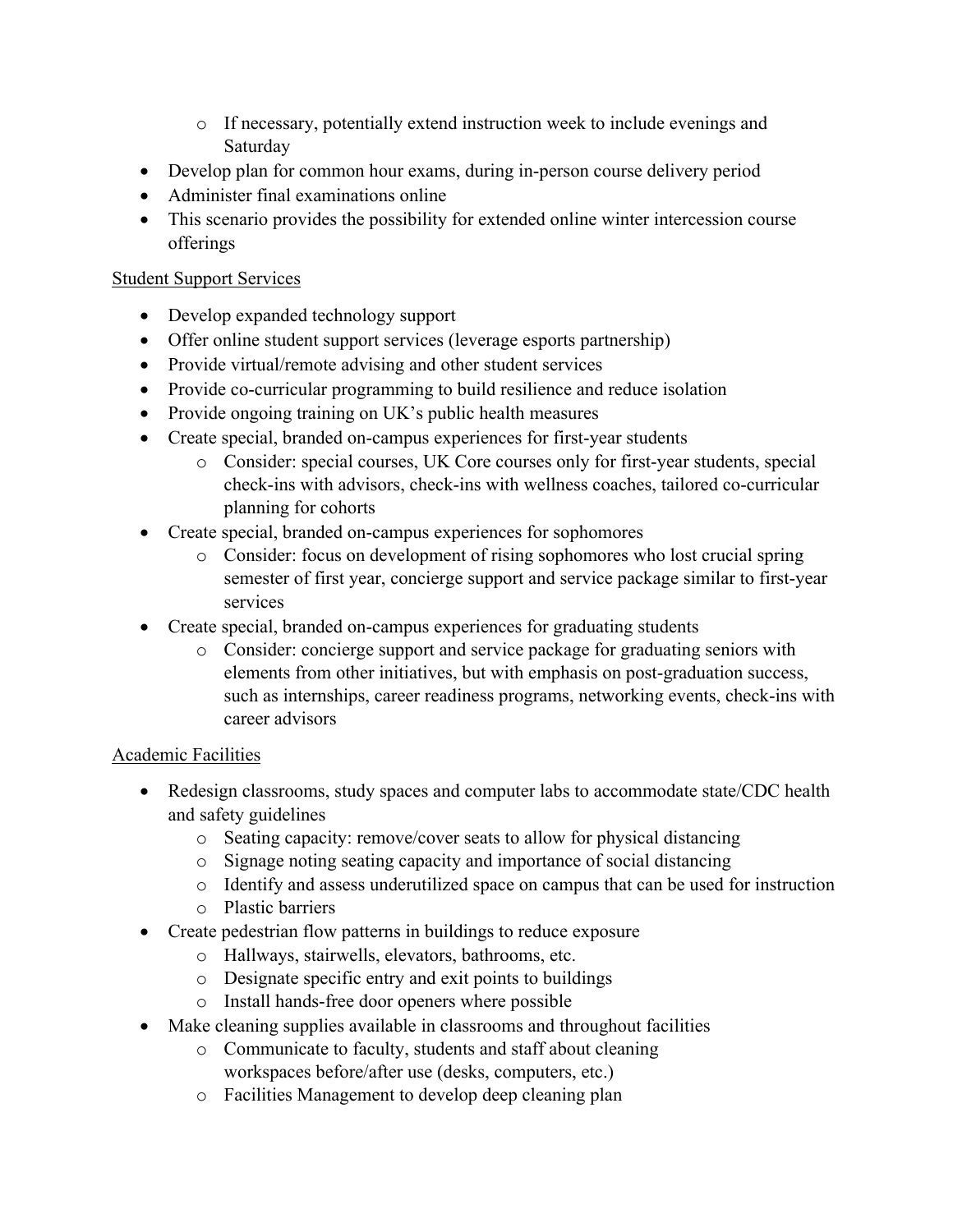#### Outdoor spaces

- Redesign pedestrian flows
- Create spaces to enhance outdoor instruction where possible

# Events

- Implement state/CDC health and safety guidelines
	- o Develop screening procedures
	- o No non-UK groups for indoor events

## Campus Recreation

- Implement state/CDC health and safety guidelines
	- o Restrict inside group sports
	- o Stagger times for gym/equipment use
	- o Create cleaning plan for equipment and facilities
	- o Communicate social distancing protocols in facilities
	- o Develop practical, healthy plan for club sports (inbound, outbound travel, etc.)

# Housing

- Minimize gatherings and promote clean environment. Align housing assignments with health and safety protocols
	- o Align housing assignments with health and safety protocols
	- o Transition Active Learning Spaces into living spaces
	- o Implement visitor restriction policies
	- o Educate residence hall staff on state/CDC healthy living guidelines
	- o Create signage communicating health and safety protocols
	- o Provide healthy living starter kit hand sanitizer, wipes, masks
	- o Identify residence hall for quarantine

## Health and Wellness

- Administer readiness-to-return survey prior to fall semester
	- o Include questions related to different dimensions of wellness
	- o Include questions related to COVID-19 screening
- Expand virtual/online services to reduce isolation and address physical, financial and mental health, including broad access to counseling

# Dining

- Facilitate social distancing in dining services
	- o No self-service buffets
	- o Prepackaged food
	- o Pre-orders for pickup or campus delivery made available through an app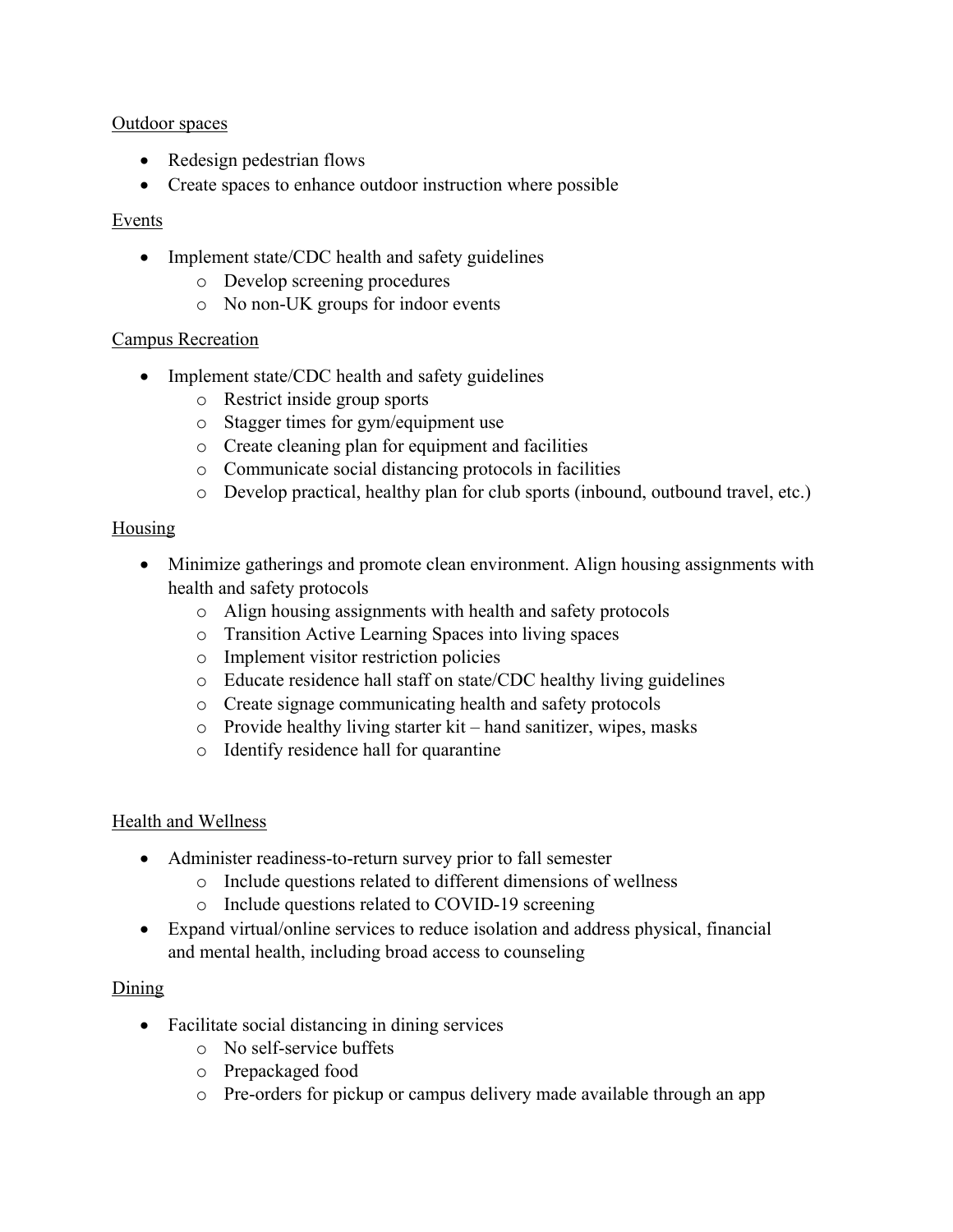- Facilitate social distancing in dining spaces
	- o Plastic barriers at check-out
	- o Reduced seating in line with state/CDC recommendations
	- o Protocols for line queuing
	- o Downtime periods for deep cleaning into daily schedule

## Transportation

- Buses, Cars, Zipcars, WildCarts
	- o Limit number of riders
	- o Incorporate downtime for cleaning into daily schedule
- Bikes and Scooters
	- o Communicate best practices for cleaning and safety
- Wild Cab
	- o Adhere to health and safety guidelines recommended by the CDC (similar to Uber, Lyft, etc.)

#### Testing, Screening and Prevention

- Make viral and antibody testing available for all employees and students
	- o Prior to or as close to the individual's return to campus
	- o Repeat at intervals
- Communicate the use of screening app to facilitate early detection
- Develop and implement contact tracing plan
- Encourage use of face coverings in alignment with state/CDC health and safety guidelines
- Create suite of measures to inform community about policies on hygiene and social distancing
- Make PPE available for all with guidelines and policies for distribution

## **Employees**

- Encourage remote work when possible
- Utilize Zoom and Microsoft Teams as options for in-person meetings and collaboration
- Provide ongoing training on UK's public health measures
- Ensure all community members can access mental health and physical well-being services

## **Communication**

- Ensure students are fully informed of contingency plans for their continued learning in each course if a switch to fully online is necessary
- Communicate clear expectations of reinvented normal should be communicated prior to the fall and frequently reinforced (e.g., physical distancing, masks)
- Communicate the university's plan, emphasize safety and high-quality instruction
- Emphasize values of transparency, health, safety, guiding principles